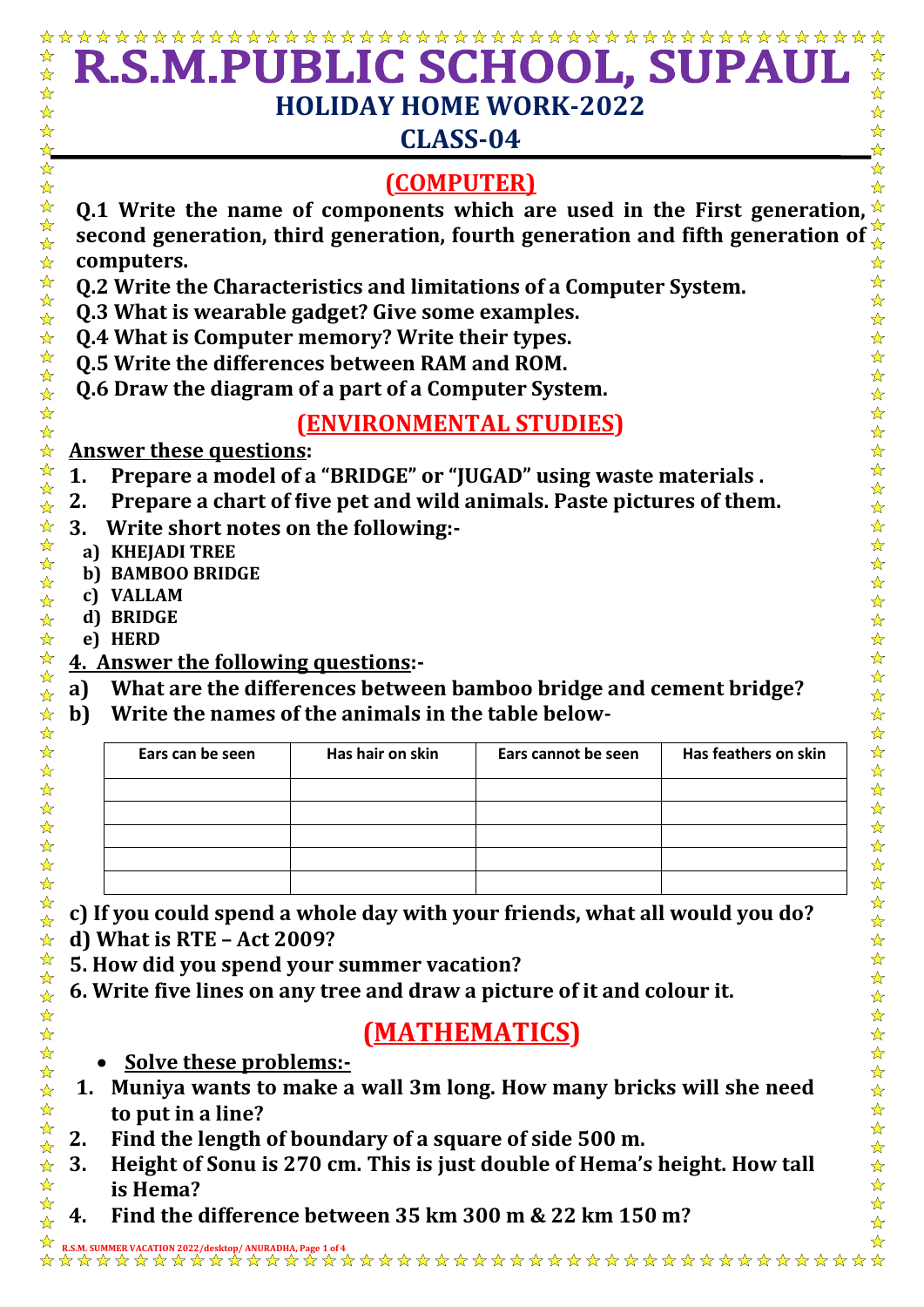|              |                                          | $1 km =$ ------------ m                                                         |               |                   |
|--------------|------------------------------------------|---------------------------------------------------------------------------------|---------------|-------------------|
|              |                                          | $5000 \text{ m}$ = ----------- km                                               |               |                   |
|              |                                          | Half metre = $---$ cm                                                           |               |                   |
|              |                                          | $8 m 95 cm =$ ----------- cm                                                    |               |                   |
|              |                                          | Two & half metres = ………cm                                                       |               |                   |
|              |                                          | 960 m is _______ than 1 km.<br>A brick has -------- faces.                      |               |                   |
|              | 6. Complete the table:-                  |                                                                                 |               |                   |
| S.no.        | No. of bricks                            | <b>Cost of bricks</b>                                                           | No. of bricks | Cost of bricks    |
| 1            | 1000                                     | <b>Rs 5000</b>                                                                  | 200           | <b>Rs</b>         |
| $\mathbf{2}$ | 2000                                     | <b>Rs 16000</b>                                                                 | <b>1500</b>   | $\mathbf{Rs}$     |
| 3            | 6000                                     | <b>Rs 18000</b>                                                                 | 3000          | $\mathbf{Rs}_{-}$ |
|              |                                          | 7. Compare the units of length by wing $\gt$ , $\lt$ or = .                     |               |                   |
|              | 5 km ------ 5000 m                       |                                                                                 |               |                   |
|              |                                          | 19 km ------ 20000 m                                                            |               |                   |
|              | 3005 m ------ 3 km                       |                                                                                 |               |                   |
|              |                                          | 7 km 600 m ------- 7600 m                                                       |               |                   |
|              | $25 \text{ cm}$ ------- 1 m<br>$\bullet$ |                                                                                 |               |                   |
|              |                                          | 124                                                                             |               |                   |
|              |                                          |                                                                                 |               |                   |
| 1.           | निम्नलिखित प्रश्नों के उत्तर लिखें–      |                                                                                 |               |                   |
|              |                                          |                                                                                 |               |                   |
|              |                                          | • बादल नदी—नालों में बाढ़ कैसे लाते होंगे?                                      |               |                   |
|              | • बादल ढोल कैसे बजाते होंगे?             |                                                                                 |               |                   |
|              | बादल कैसे शैतानियाँ करते होंगे?          |                                                                                 |               |                   |
|              |                                          |                                                                                 |               |                   |
|              |                                          | • तूफान क्या होता है? बादलों को तूफानी क्यों कहा गया है?                        |               |                   |
|              |                                          | • साल के किन—किन महीनों में ज्यादा बादल छाते हैं?                               |               |                   |
|              |                                          | • दिनेश की माँ कौन–सी मशीन चला रही होंगी?                                       |               |                   |
|              | • दिनेश क्या खोज रहा था?                 |                                                                                 |               |                   |
|              |                                          | • दीपक बार—बार गेंद को अपनी क्यों बता रहा होगा?                                 |               |                   |
|              |                                          |                                                                                 |               |                   |
|              | 2. व्याकरण की परिभाषा लिखो।              |                                                                                 |               |                   |
|              | 3. संज्ञा किसे कहते हैं?                 |                                                                                 |               |                   |
|              | 4. मुहावरे का वाक्यों में इस्तेमाल करो।  |                                                                                 |               |                   |
|              | • नाक भौंह सिकोड़ना                      |                                                                                 |               |                   |
|              |                                          |                                                                                 |               |                   |
|              | • कलई खुलना                              |                                                                                 |               |                   |
|              |                                          | 5. नीचे लिखे शब्दों की जगह कौन–सा शब्द इस्तेमाल हो सकता है? खाली जगहों में लिखो |               |                   |
| बुद्धिमान    |                                          | मूर्ख                                                                           | संसार         |                   |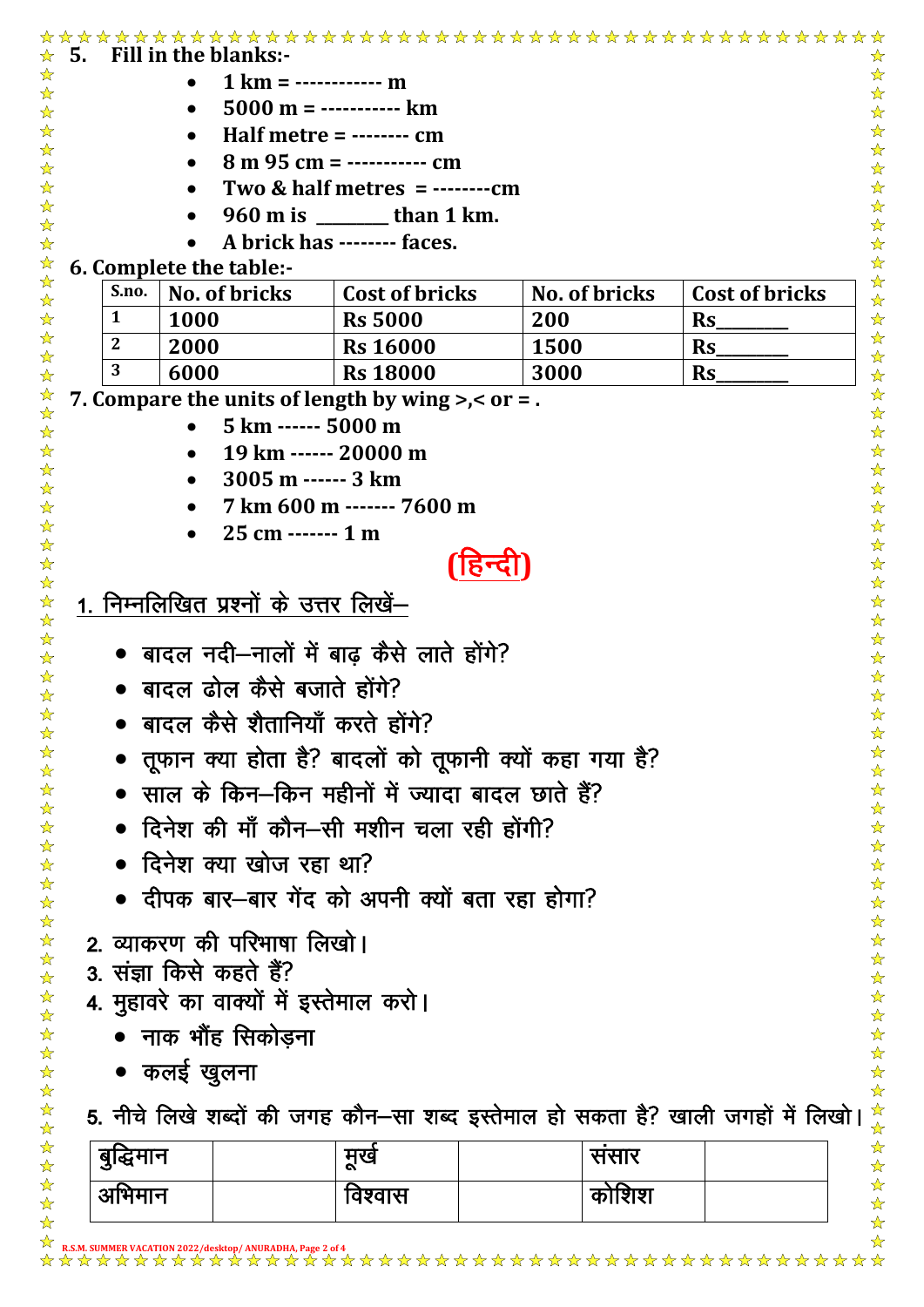